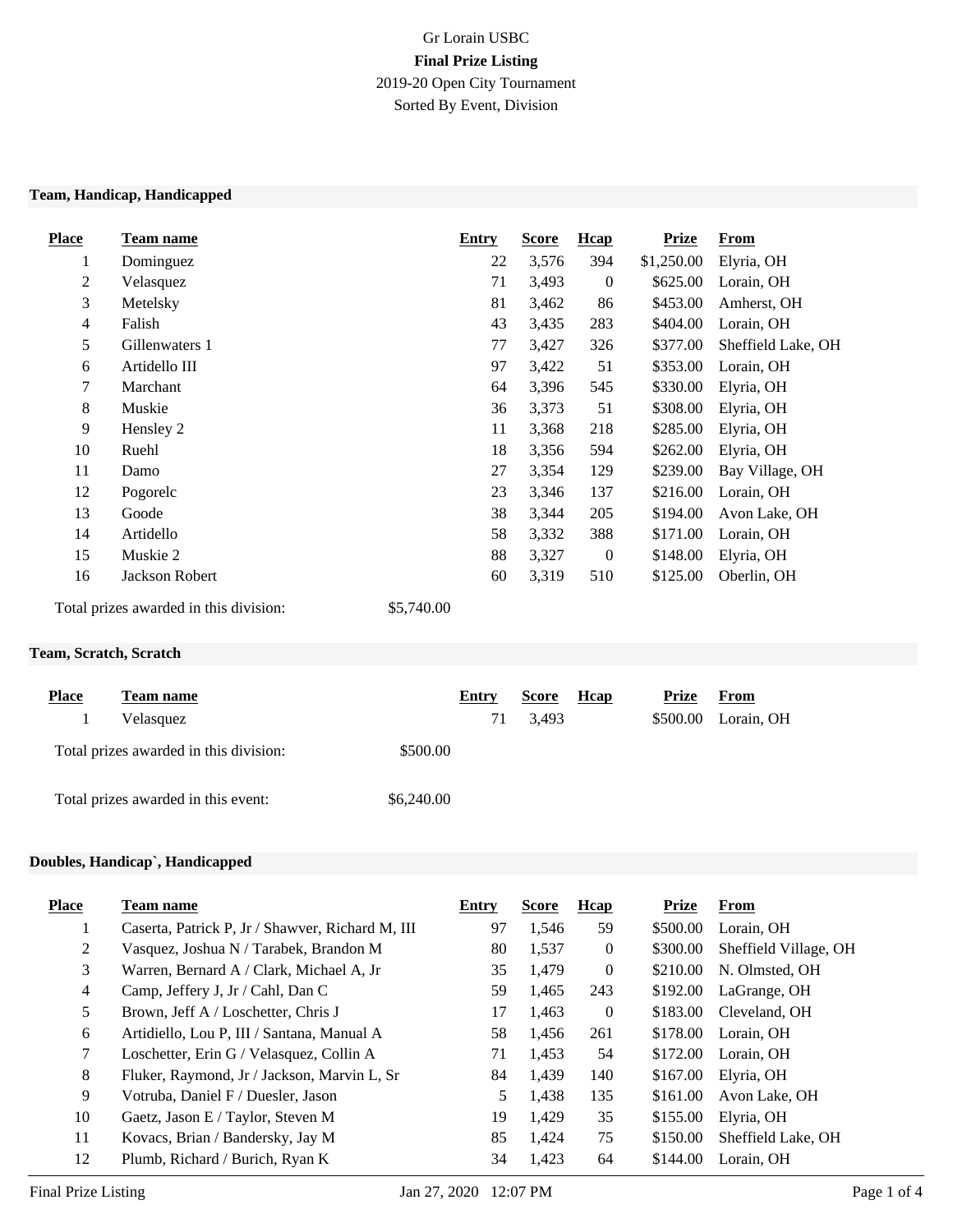# Gr Lorain USBC **Final Prize Listing**

2019-20 Open City Tournament

Sorted By Event, Division

| 13 | Sabelli, Griffin W / Loescher, Scott M  | 19  | 1,417 | 8              | \$139.00 | Elyria, OH       |
|----|-----------------------------------------|-----|-------|----------------|----------|------------------|
| 14 | Lothes, George P, III / McCowan, Jim D  | 79  | 1,416 | 167            | \$133.00 | Avon, OH         |
| 15 | St. Peter, Chuck J / Carrion, Ernie J   | 42  | 1,413 | 56             | \$128.00 | Amherst, OH      |
| 16 | Bartko, Mike J, Jr / Bartko, Mike J, Sr | 13  | 1,412 | 129            | \$122.00 | Sheffield Lk, OH |
| 17 | Pakish, Frank W / Pierce, Jarod M       | 16  | 1,408 | 167            | \$117.00 | Elyria, OH       |
| 18 | Olexa, Steven M / Haywood, Timothy W    | 17  | 1,406 | 45             | \$111.00 | Cleveland, OH    |
| 19 | Frazier, Al C, Jr / Frazier, Mark A     | 103 | 1,401 | $\overline{0}$ | \$106.00 | Elyria, OH       |
| 20 | Faria, Kenneth / Perez, Jesus M         | 29  | 1,399 | 259            | \$97.00  | Lorain, OH       |
| 20 | Dumski, Corey / Sommer, Kris A          | 57  | 1,399 | 348            | \$97.00  | Elyria, OH       |
| 22 | Flowers, John A, II / Fisher, Addison M | 58  | 1,397 | 110            | \$89.00  | Lorain, OH       |
| 23 | Greenless, Brian P / Caldwell, Anthony  | 63  | 1,395 | 164            | \$83.00  | Amherst, OH      |
| 24 | Toth, John A / Johns, Steve             | 5   | 1,394 | 186            | \$78.00  | Avon Lake, OH    |
| 25 | Hughart, Robert G / Pogorelc, Chriss R  | 23  | 1,387 | 62             | \$72.00  | Lorain, OH       |
| 26 | Akers, Michael A / Costello, Jeffery A  | 9   | 1,386 | 78             | \$61.34  | Vermilion, OH    |
| 26 | Hurlbut, Diane L / Barnes, Amber K      | 49  | 1,386 | 386            | \$61.33  | Lorain, OH       |
| 26 | Price, John F / Mixter, Keith V         | 28  | 1,386 | $\theta$       | \$61.33  | Amherst, OH      |
| 29 | Stempowski, Matthew A / Carter, Tyler J | 57  | 1,384 | 386            | \$50.00  | Elyria, OH       |
|    |                                         |     |       |                |          |                  |

## **Doubles, scratch, Scratch**

Total prizes awarded in this division: \$4,118.00

| <b>Place</b> | Team name                              |            | Entry | <b>Score</b> | Hcap | Prize    | From                  |
|--------------|----------------------------------------|------------|-------|--------------|------|----------|-----------------------|
|              | Vasquez, Joshua N / Tarabek, Brandon M |            | 80    | 1,537        |      | \$200.00 | Sheffield Village, OH |
|              | Total prizes awarded in this division: | \$200.00   |       |              |      |          |                       |
|              | Total prizes awarded in this event:    | \$4,318.00 |       |              |      |          |                       |

## **Singles, handicap, Handicapped**

| <b>Place</b>   | <b>Team name</b>    | <b>Entry</b> | <b>Score</b> | Hcap             | <b>Prize</b> | <b>From</b>    |
|----------------|---------------------|--------------|--------------|------------------|--------------|----------------|
| 1              | Clark, Michael A    | 35           | 827          | $\boldsymbol{0}$ | \$250.00     | N. Olmsted, OH |
| 2              | Schaefer, Henry L   | 6            | 793          | 105              | \$200.00     | Avon Lake, OH  |
| 3              | Carter, Tyler J     | 57           | 789          | 229              | \$116.00     | Elyria, OH     |
| $\overline{4}$ | Sabelli, Griffin W  | 19           | 783          | $\boldsymbol{0}$ | \$105.00     | Elyria, OH     |
| 5              | Camp, Jeffery J     | 59           | 776          | 137              | \$103.00     | LaGrange, OH   |
| 6              | Loescher, Scott M   | 19           | 767          | 16               | \$101.00     | Elyria, OH     |
| $\tau$         | Dumski, Corey       | 57           | 751          | 221              | \$100.00     | Elyria, OH     |
| 8              | Muskiewicz, Keith R | 36           | 750          | $\boldsymbol{0}$ | \$98.00      | Elyria, OH     |
| 9              | Konowal, Ray R      | 48           | 747          | 143              | \$97.00      | Lorain, OH     |
| 10             | Berner, Joshua A    | 15           | 739          | 145              | \$95.00      | Lorain, OH     |
| 11             | Parschen, Richard A | 66           | 738          | $\boldsymbol{0}$ | \$94.00      | Elyria, OH     |
| 12             | Hensley, Brian R    | 3            | 737          | 27               | \$92.00      | Vermilion, OH  |
| 13             | Metelsky, Daniel G  | 81           | 732          | 27               | \$90.00      | Amherst, OH    |
| 13             | Shawver, Richard M  | 97           | 732          | 43               | \$90.00      | Lorain, OH     |
| 15             | Haywood, Timothy W  | 17           | 731          | 13               | \$88.00      | Cleveland, OH  |
| 16             | Wagner, Seth J      | 8            | 730          | $\boldsymbol{0}$ | \$87.00      | Amherst, OH    |
| 17             | Marchand, Dan J     | 3            | 728          | 97               | \$85.00      | Vermilion, OH  |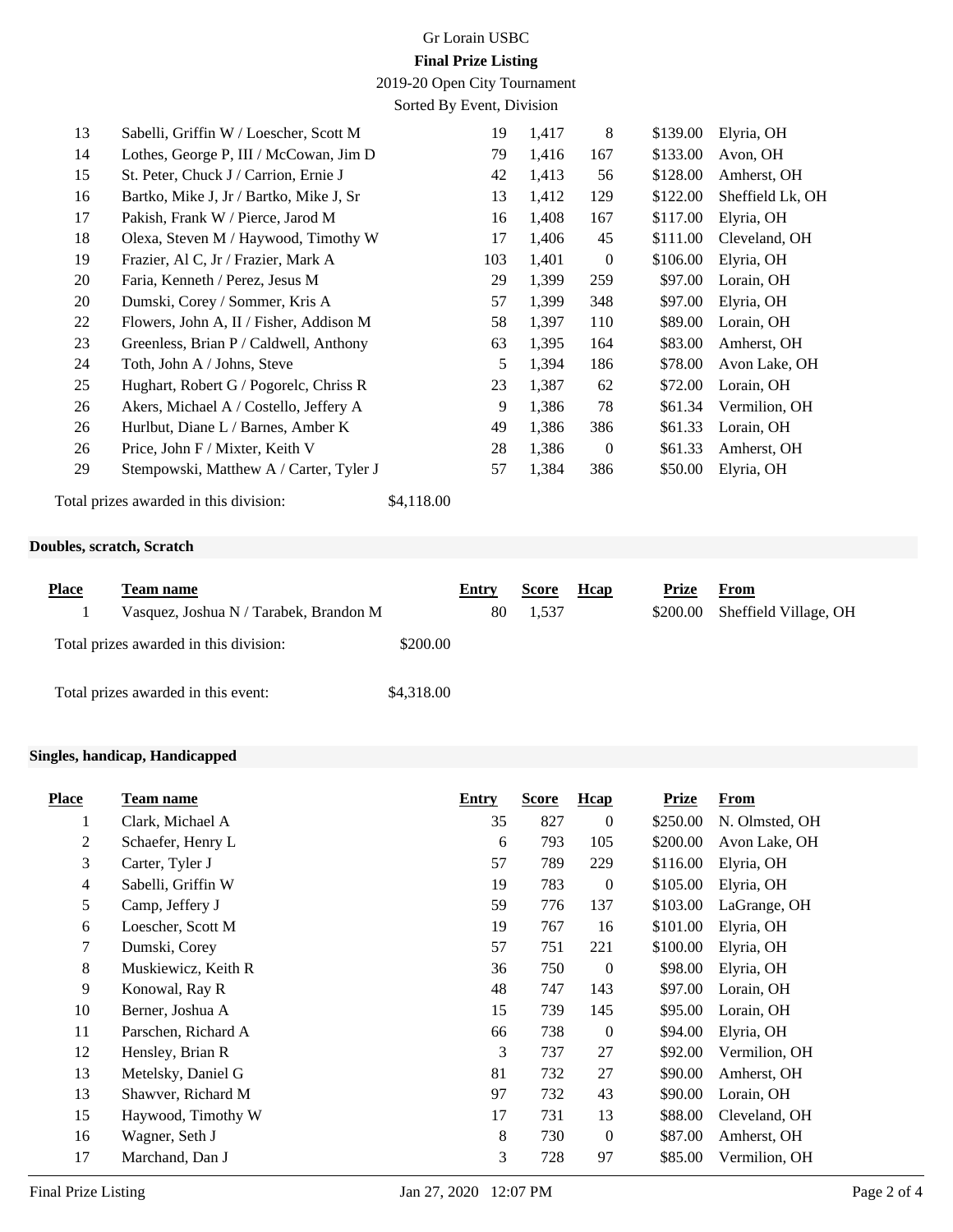# Gr Lorain USBC **Final Prize Listing**

2019-20 Open City Tournament

Sorted By Event, Division

| 18     | Bartko, Mike J                         | 13               | 727 | 56               | \$84.00 | Sheffield Lk, OH      |
|--------|----------------------------------------|------------------|-----|------------------|---------|-----------------------|
| 19     | Fluker, Raymond                        | 84               | 726 | 72               | \$82.00 | Elyria, OH            |
| 20     | Costello, Jeffery A                    | 9                | 725 | 24               | \$81.00 | Vermilion, OH         |
| 21     | Dubosh, Chip E                         | 40               | 724 | 51               | \$79.00 | Avon Lake, OH         |
| $22\,$ | Taylor, Steven M                       | 19               | 720 | 37               | \$77.00 | Elyria, OH            |
| $22\,$ | Perez, Jesus M                         | 29               | 720 | 164              | \$77.00 | Lorain, OH            |
| 24     | Goode, Keith A                         | 38               | 719 | 102              | \$75.00 | Avon Lake, OH         |
| 25     | Traxler, James R                       | 59               | 718 | 37               | \$73.00 | LaGrange, OH          |
| 26     | Brown, Keith J                         | 20               | 716 | 45               | \$72.00 | Lorain, OH            |
| 27     | Hill, Tracy L                          | 54               | 715 | 132              | \$70.00 | Amherst, OH           |
| 28     | Campo, Jordan                          | 38               | 714 | 45               | \$69.00 | Avon Lake, OH         |
| 29     | Roseman, Charles A                     | 85               | 712 | 56               | \$68.00 | Sheffield Lake, OH    |
| 30     | Witten, Thomas W                       | 39               | 710 | 91               | \$66.00 | Amherst, OH           |
| 31     | Houston, William G                     | $20\,$           | 708 | 132              | \$65.00 | Lorain, OH            |
| 32     | Sawyer, William A                      | 54               | 703 | 5                | \$62.50 | Amherst, OH           |
| 32     | Tarabek, Brandon M                     | 80               | 703 | $\boldsymbol{0}$ | \$62.50 | Sheffield Village, OH |
| 34     | Kazee, James R                         | 102              | 702 | $\boldsymbol{0}$ | \$60.00 | Amherst, OH           |
| 35     | Thompson, Courtney L                   | 32               | 701 | 35               | \$57.34 | Amherst, OH           |
| 35     | Hurlbut, Diane L                       | 49               | 701 | 218              | \$57.33 | Lorain, OH            |
| 35     | Caldwell, Anthony                      | 63               | 701 | 86               | \$57.33 | Amherst, OH           |
| 38     | Casto, Jacob A                         | 47               | 700 | 21               | \$54.00 | Vermilion, OH         |
| 39     | Shawver, Richard M                     | 74               | 699 | $\boldsymbol{0}$ | \$53.00 | Amherst, OH           |
| 40     | Malinowski, Dale                       | 104              | 698 | 91               | \$51.00 | Lorain, OH            |
| 41     | Willard, Richard R                     | 54               | 697 | 99               | \$48.34 | Amherst, OH           |
| 41     | Hronec, Patty A                        | 65               | 697 | 110              | \$48.33 | N. Ridgeville, OH     |
| 41     | Heilman, Michael L                     | 104              | 697 | 78               | \$48.33 | Lorain, OH            |
| 44     | Burns, Robin                           | 51               | 696 | 140              | \$46.00 | Amherst, OH           |
| 45     | Pagan, Chris R                         | 69               | 695 | 189              | \$43.50 | Lorain, OH            |
| 45     | Plowman, Andrew S                      | 82               | 695 | $\boldsymbol{0}$ | \$43.50 | Sheffield Lk, OH      |
| 47     | Reddinger, Ken E                       | $\boldsymbol{2}$ | 694 | 132              | \$39.00 | Elyria, OH            |
| 47     | Tibbitts, Francis E                    | 40               | 694 | 16               | \$39.00 | Avon Lake, OH         |
| 47     | Schrift, John G                        | 40               | 694 | 89               | \$39.00 | Avon Lake, OH         |
| 47     | Thiffault, Thomas R                    | 50               | 694 | 97               | \$39.00 | Sheffield Lake, OH    |
| 51     | Griffiths, Jeremy R                    | 5                | 693 | 67               | \$33.66 | Avon Lake, OH         |
| 51     | Cahl, Dan C                            | 59               | 693 | 105              | \$33.67 | LaGrange, OH          |
| 51     | Rolen, Wayne A                         | 87               | 693 | 24               | \$33.67 | Lorain, OH            |
| 54     | Gutierrez, Rebecca L                   | 52               | 692 | 135              | \$31.00 | Lorain, OH            |
| 55     | Lockhart, Eric R                       | 53               | 691 | 48               | \$29.00 | Lorain, OH            |
| 56     | Votruba, Daniel F                      | 5                | 690 | 67               | \$15.80 | Avon Lake, OH         |
| 56     | Durst, Larry D                         | 18               | 690 | 99               | \$15.80 | Elyria, OH            |
| 56     | Damasiewicz, Jeff R                    | 27               | 690 | 64               | \$15.80 | Bay Village, OH       |
| 56     | Gates, Robert F                        | 50               | 690 | 175              | \$15.80 | Sheffield Lake, OH    |
| 56     | Zakrajsek, Rick                        | 76               | 690 | $\mathbf{2}$     | \$15.80 | Lorain, OH            |
|        | Total prizes awarded in this division: | \$4,118.00       |     |                  |         |                       |

## **Singles, scratch, Scratch**

| <b>Place</b> | Team name        | Entry | Score | Hcap | Prize | From                    |
|--------------|------------------|-------|-------|------|-------|-------------------------|
|              | Clark, Michael A |       | 827   |      |       | \$100.00 N. Olmsted, OH |